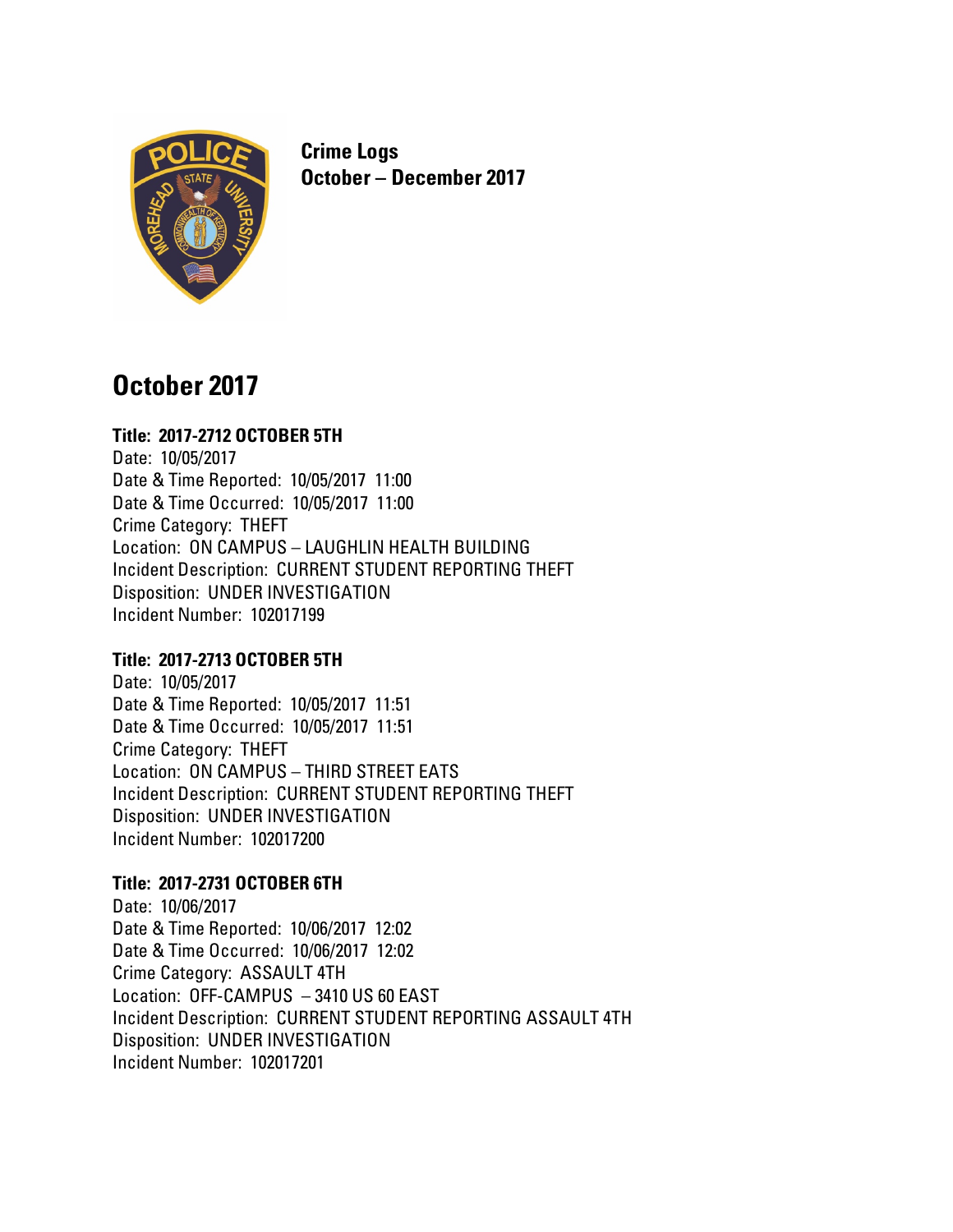### **Title: 2017-2734 OCTOBER 6TH FIRE ALARM**

Date: 10/06/2017 Date & Time Reported: 10/06/2017 16:43 Date & Time Occurred: 10/06/2017 16:43 Crime Category: FIRE ALARM Location: ON CAMPUS – CARTMELL HALL Incident Description: ALARM ACTIVATED DUE TO AIR FRESHENER – NO FIRE CONDITIONS Disposition: FALSE ALARM – ALARM RESET Incident Number: 2017-2734

#### **Title: 2017-2780 OCTOBER 15TH**

Date: 10/15/2017 Date & Time Reported: 10/15/2017 20:22 Date & Time Occurred: 10/15/2017 20:22 Crime Category: WARRANT Location: ON CAMPUS – COOPER HALL Incident Description: CURRENT STUDENT ARRESTED FOR ACTIVE WARRANT Disposition: ARRESTED Incident Number: 102017204

# **Title: 2017-2803 OCTOBER 18TH**

Date: 10/18/2017 Date & Time Reported: 10/18/2017 13:44 Date & Time Occurred: 10/18/2017 13:44 Crime Category: FAILURE TO NOTIFY OWNER OF DAMAGE TO UNATTENDED VEHICLE Location: ON CAMPUS – FIFTH STREET LOT Incident Description: CURRENT STUDENT REPORTING DAMAGE TO UNATTENDED VEHICLE Disposition: UNDER INVESTIGATION Incident Number: 102017206

#### **Title: 2017-2804 OCTOBER 18TH**

Date: 10/18/2017 Date & Time Reported: 10/18/2017 14:17 Date & Time Occurred: 10/18/2017 14:17 Crime Category: DRIVING UNDER THE INFLUENCE OF ALCOHOL/DRUGS Location: ON CAMPUS – EARL CLEMENTS LANE Incident Description: NON-STUDENT ARRESTED FOR D.U.I. 1ST, POSSESSION OF MARIJUANA, & POSSESSION OF DRUG PARAPHERNALIA, CURRENT STUDENT ARRESTED FOR PUBLIC INTOXICATION Disposition: ARRESTED & ARRESTED Incident Number: 102017205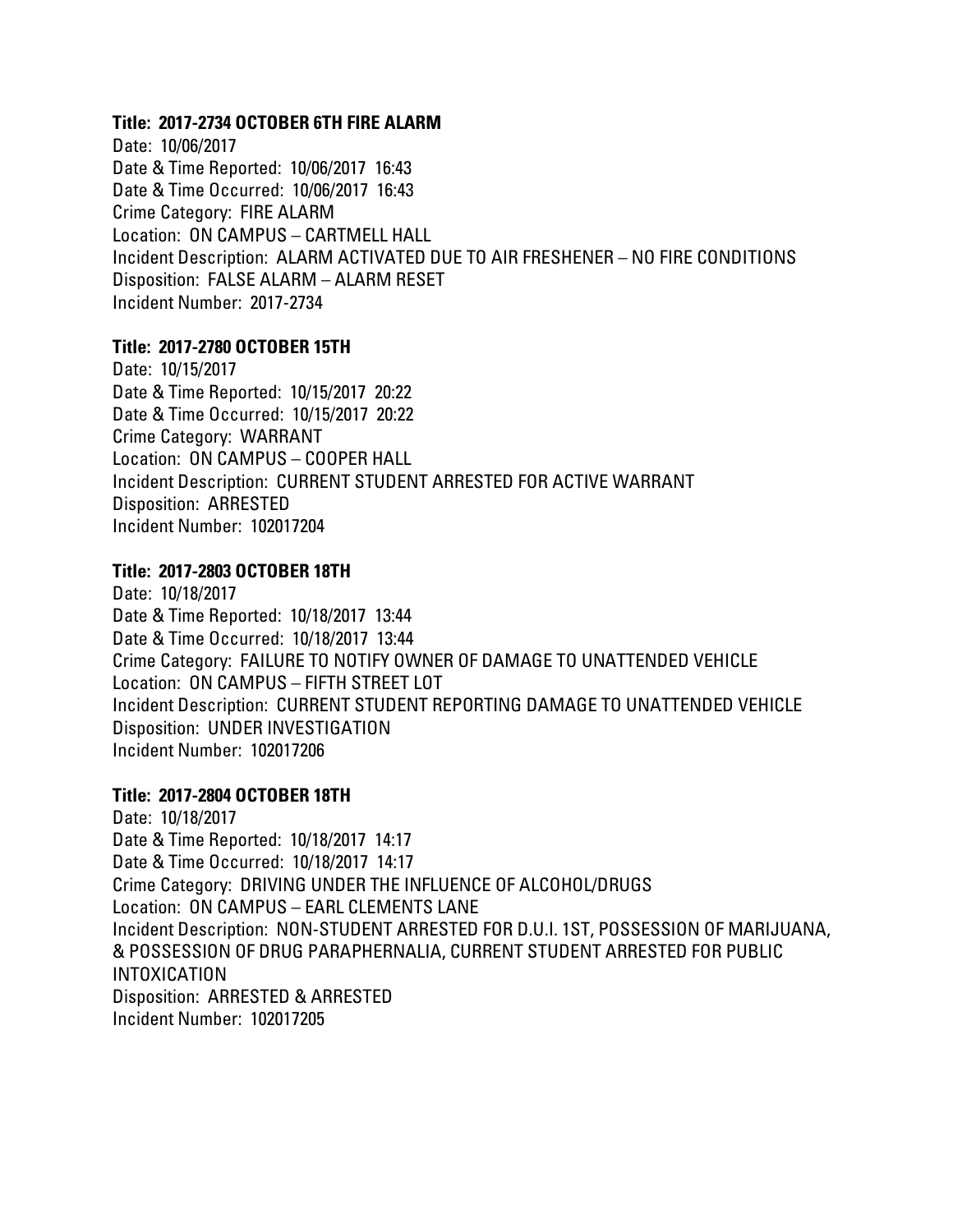#### **Title: 2017-2807 OCTOBER 18TH FIRE ALARM**

Date: 10/18/2017 Date & Time Reported: 10/18/2017 20:39 Date & Time Occurred: 10/18/2017 20:39 Crime Category: FIRE ALARM Location: ON CAMPUS – EAST MIGNON HALL Incident Description: ALARM ACTIVATED DUE TO BURNT FOOD IN KITCHEN AREA – NO FIRE CONDITIONS; MFD RESPONSE; 2 TRUCKS, 2 COMMAND & 10 MEN Disposition: FALSE ALARM – ALARM RESET Incident Number: 2017-2807

#### **Title: 2017-2816 OCTOBER 19TH FIRE ALARM**

Date: 10/19/2017 Date & Time Reported: 10/19/2017 21:45 Date & Time Occurred: 10/19/2017 21:45 Crime Category: FIRE ALARM Location: ON CAMPUS – EAST MIGNON HALL Incident Description: ALARM ACTIVATED DUE TO BURNT FOOD IN KITCHEN AREA – NO FIRE CONDITIONS; MFD RESPONSE: 2 TRUCKS, 2 COMMAND & 8 MEN Disposition: FALSE ALARM – ALARM RESET Incident Number: 2017-2816

### **Title: 2017-2830 OCTOBER 20TH**

Date: 10/20/2017 Date & Time Reported: 10/20/2017 17:50 Date & Time Occurred: 10/20/2017 17:50 Crime Category: FAILURE TO NOTIFY OWNER OF DAMAGE Location: ON CAMPUS – JAYNE STADIUM PARKING AREA Incident Description: CURRENT STUDENT REPORTING DAMAGE TO UNATTENDED VEHICLE Disposition: UNDER INVESTIGATION Incident Number: 102017207

# **Title: 2017-2847 OCTOBER 22ND**

Date: 10/22/2017 Date & Time Reported: 10/22/2017 01:25 Date & Time Occurred: 10/22/2017 01:25 Crime Category: ALCOHOL INTOXICATION Location: ON CAMPUS – UNIVERSITY BOULEVARD Incident Description: NON-STUDENT ARRESTED FOR ALCOHOL INTOXICATION Disposition: ARRESTED Incident Number: 102017208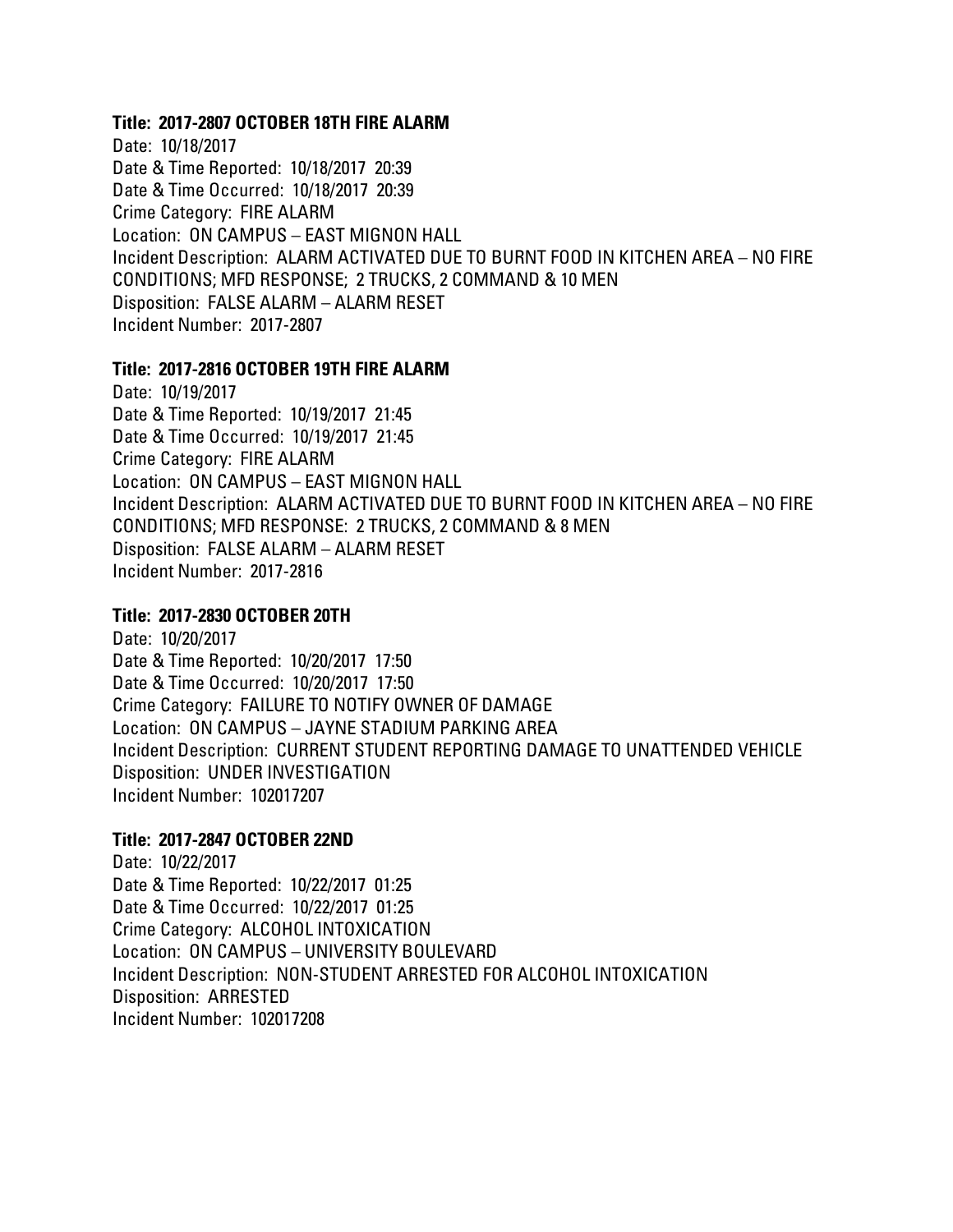# **Title: 2017-2890 OCTOBER 27TH**

Date: 10/27/2017 Date & Time Reported: 10/27/2017 12:25 Date & Time Occurred: 10/27/2017 12:25 Crime Category: ASSAULT 4TH Location: OFF CAMPUS – GREGORY COURT Incident Description: CURRENT STUDENT REPORTING ASSAULT 4TH Disposition: UNDER INVESTIGATION Incident Number: 102017211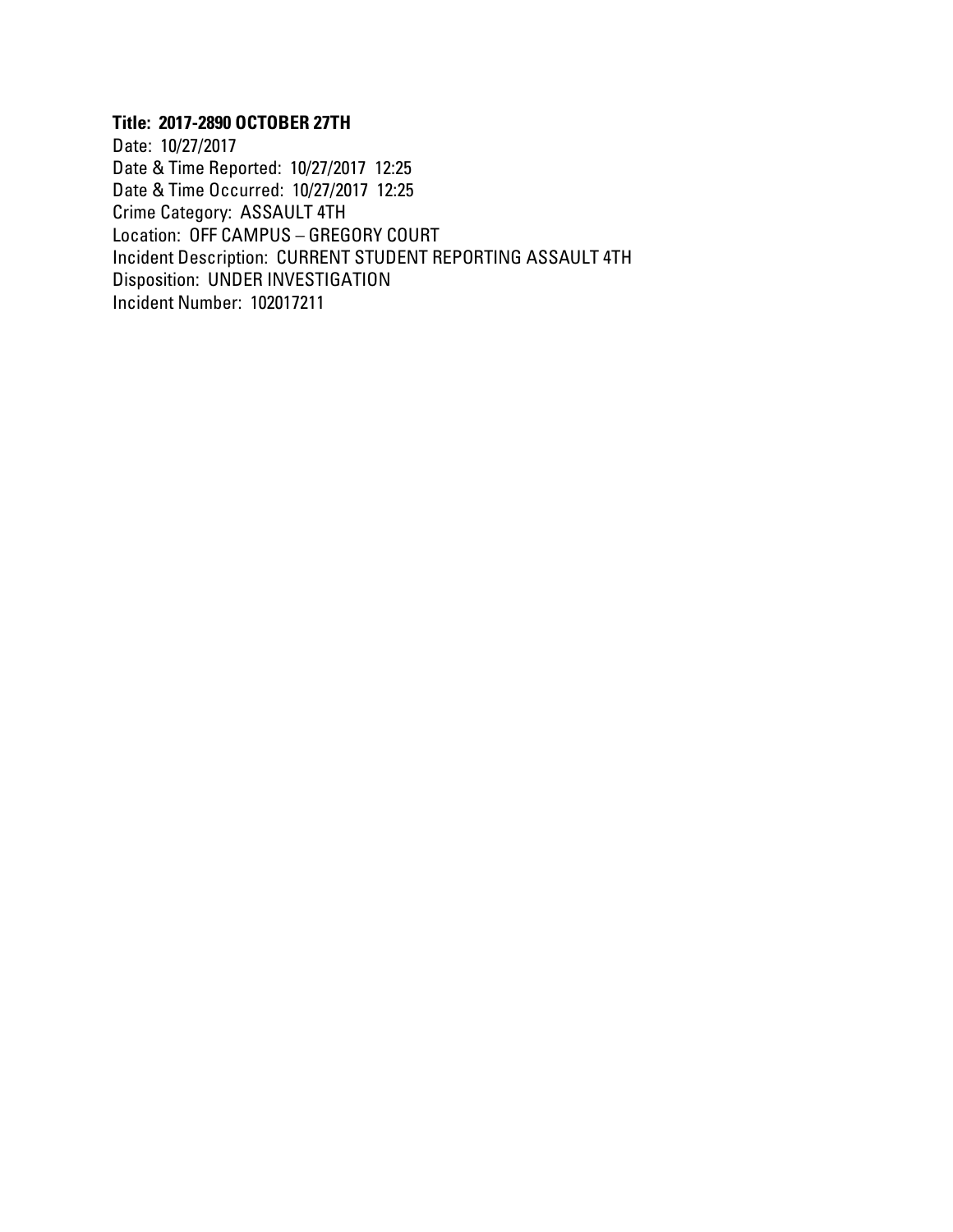# **November 2017**

# **Title: 2017-2940 NOVEMBER 2ND**

Date: 11/02/2017 Date & Time Reported: 11/02/2017 18:45 Date & Time Occurred: 11/02/2017 18:45 Crime Category: CRIMINAL MISCHIEF Location: ON CAMPUS – U.S. 60 LOT (PARKING AREA 18) Incident Description: CURRENT STUDENT REPORTING DAMAGE TO UNATTENDED VEHICLE Disposition: UNDER INVESTIGATION Incident Number: 112017218

#### **Title: 2017-2943 NOVEMBER 2ND**

Date: 11/02/2017 Date & Time Reported: 11/02/2017 22:22 Date & Time Occurred: 11/02/2017 22:22 Crime Category: POSSESSION OF MARIJUANA Location: ON CAMPUS – CARTMELL HALL Incident Description: CURRENT STUDENT CITED FOR POSSESSION OF MARIJUANA & DRUG PARAPHERNALIA Disposition: CITED TO APPEAR IN COURT Incident Number: 112017219

# **Title: 2017-2960 NOVEMBER 3RD**

Date: 11/03/2017 Date & Time Reported: 11/03/2017 23:30 Date & Time Occurred: 11/03/2017 23:30 Crime Category: WARRANT Location: ON CAMPUS – ALUMNI TOWER PARKING LOT Incident Description: CURRENT STUDENT ARRESTED FOR OUTSTANDING WARRANT Disposition: ARRESTED Incident Number: 112017220

# **Title: 2017-2968 NOVEMBER 5TH**

Date: 11/05/2017 Date & Time Reported: 11/05/2017 00:08 Date & Time Occurred: 11/05/2017 00:08 Crime Category: POSSESSION OF MARIJUANA Location: ON CAMPUS – U.S. 60 LOT (PARKING AREA 18) Incident Description: CURRENT STUDENT CITED FOR POSSESSION OF MARIJUANA Disposition: CITED TO APPEAR IN COURT Incident Number: 112017221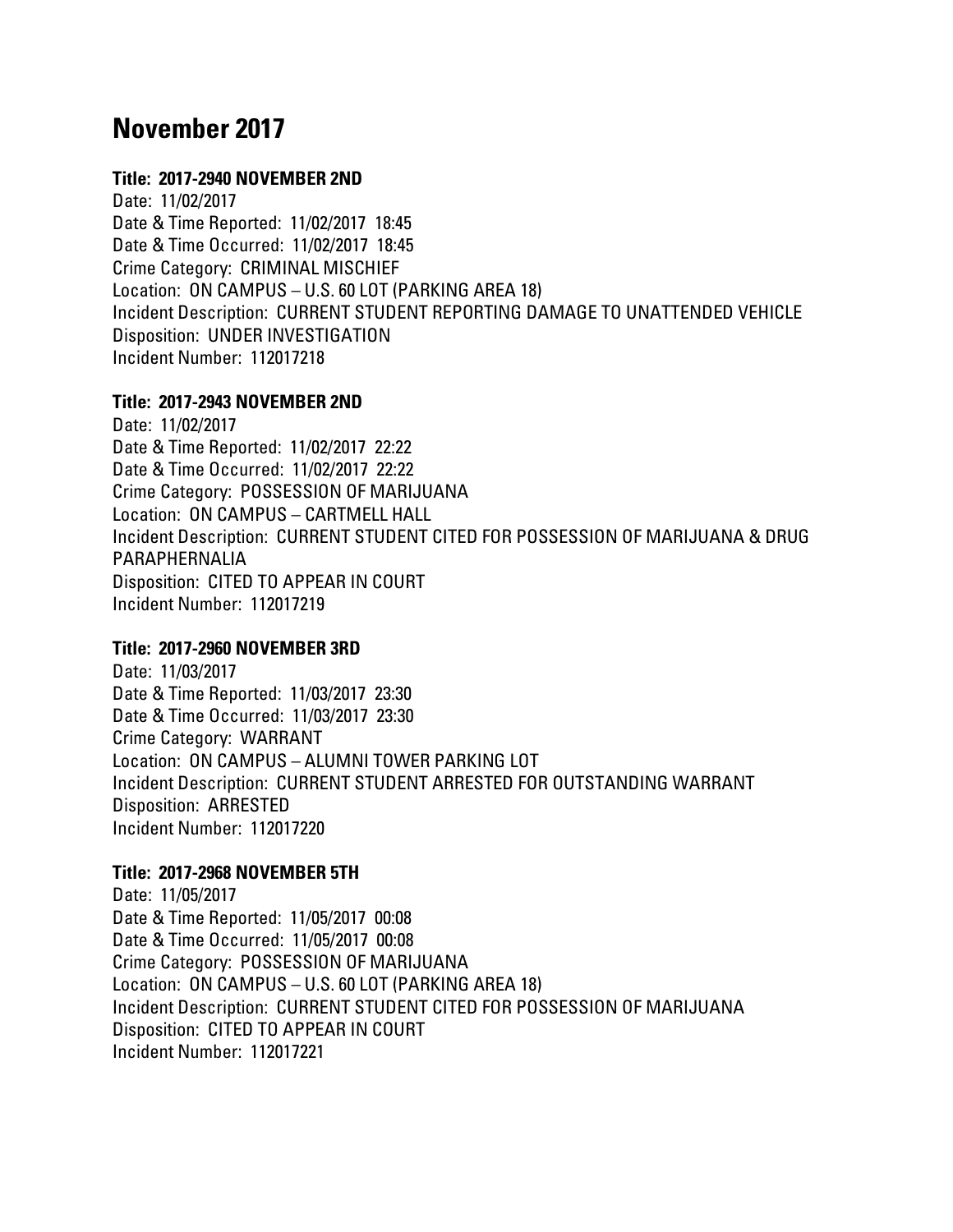#### **Title: 2017-2986 NOVEMBER 6TH FIRE ALARM**

Date: 11/06/17 Date & Time Reported: 11/06/2017 13:17 Date & Time Occurred: 11/06/2017 13:17 Crime Category: FIRE ALARM Location: ON CAMPUS – CARTMELL HALL Incident Description: ALARM ACTIVATED DUE TO CONSTRUCTION IN AREA – NO FIRE CONDITIONS; MFD RESPONSE: 1 TRUCK, 1 COMMAND & 4 MEN Disposition: FALSE ALARM – ALARM RESET Incident Number: 2017-2986

#### **Title: 2017-2995 NOVEMBER 7TH**

Date: 11/07/2017 Date & Time Reported: 11/07/2017 10:19 Date & Time Occurred: 11/07/2017 10:19 Crime Category: THEFT Location: ON CAMPUS – LAPPIN HALL Incident Description: CURRENT FACULTY/STAFF MEMBER REPORTING THEFT OF LOST OR MISLAID ITEM Disposition: UNDER INVESTIGATION Incident Number: 112017222

# **Title: 2017-3006 NOVEMBER 8TH**

Date: 11/08/2017 Date & Time Reported: 11/08/2017 16:32 Date & Time Occurred: 11/08/2017 16:32 Crime Category: HARASSMENT Location: ON CAMPUS – ALUMNI TOWER Incident Description: CURRENT STUDENT REPORTING HARASSING BEHAVIOR Disposition: UNDER INVESTIGATION Incident Number: 112017223

# **Title: 2017-3014 NOVEMBER 10TH**

Date: 11/10/2017 Date & Time Reported: 11/10/2017 07:52 Date & Time Occurred: 11/10/2017 07:52 Crime Category: CRIMINAL MISCHIEF Location: ON CAMPUS – ADRON DORAN UNIVERSITY CENTER Incident Description: CURRENT FACULTY/STAFF MEMBER REPORTING DAMAGE Disposition: UNDER INVESTIGATION Incident Number: 2017-3014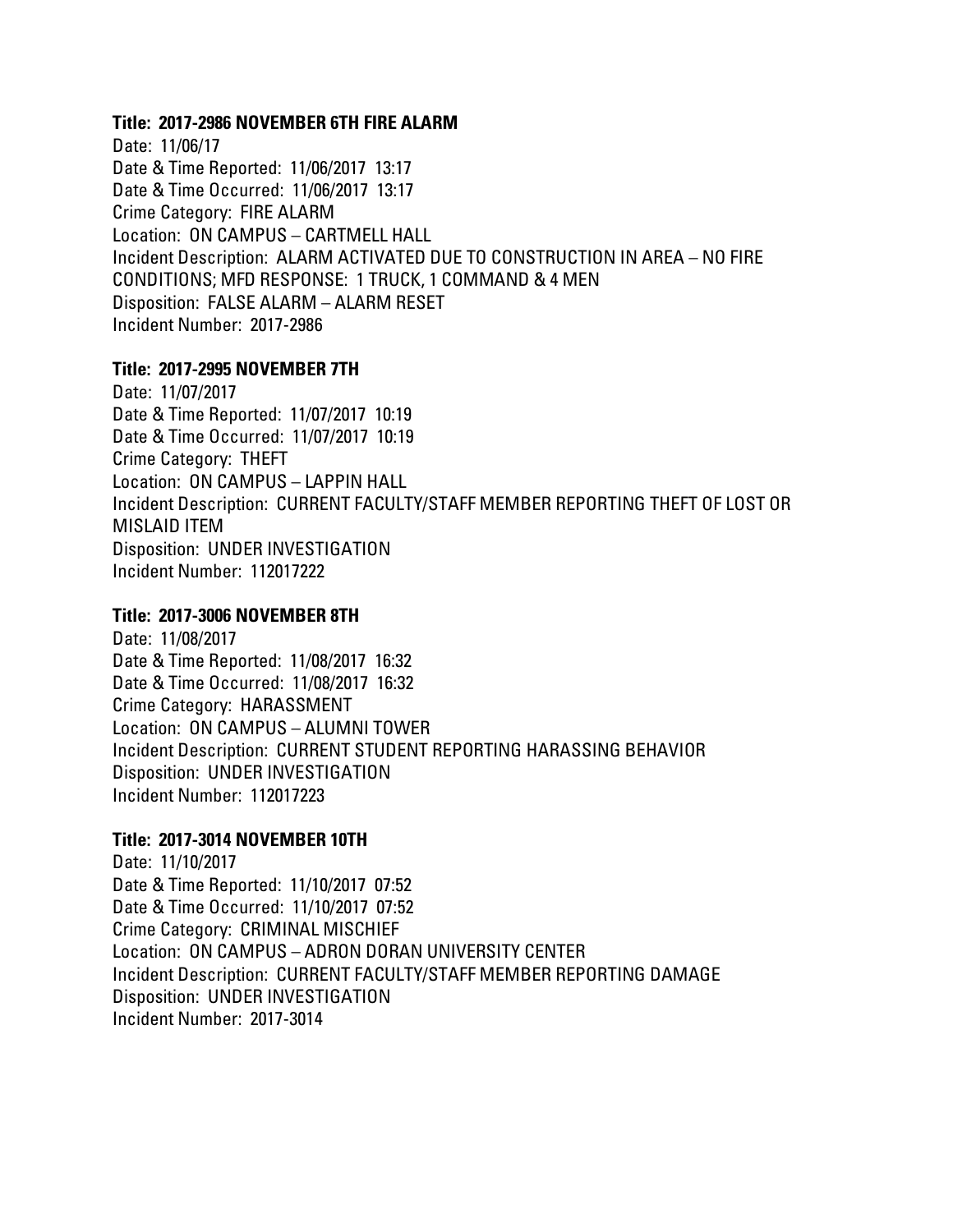#### **Title: 2017-3021 NOVEMBER 10TH**

Date: 11/10/2017 Date & Time Reported: 11/10/2017 16:36 Date & Time Occurred: 11/10/2017 16:36 Crime Category: CRIMINAL TRESPASS Location: ON CAMPUS – FOURTH STREET Incident Description: NON-STUDENT ARRESTED FOR CRIMINAL TRESPASS 3RD Disposition: ARRESTED Incident Number: 112017224

#### **Title: 2017-3025 NOVEMBER 11TH FIRE ALARM**

Date: 11/11/2017 Date & Time Reported: 11/11/2017 15:38 Date & Time Occurred: 11/11/2017 15:38 Crime Category: FIRE ALARM Location: ON CAMPUS – CARTMELL HALL Incident Description: ALARM ACTIVATED DUE TO BURNT FOOD – NO FIRE CONDITIONS; MFD RESPONSE: 1 TRUCK, 1 COMMAND & 10 MEN Disposition: FALSE ALARM – ALARM RESET Incident Number: 2017-3025

# **Title: 2017-3036 NOVEMBER 13TH**

Date: 11/13/2017 Date & Time Reported: 11/13/2017 19:53 Date & Time Occurred: 11/13/2017 19:53 Crime Category: THEFT Location: ON CAMPUS – RECREATION AND WELLNESS CENTER Incident Description: CURRENT STUDENT REPORTING THEFT Disposition: UNDER INVESTIGATION Incident Number: 112017225

#### **Title: 2017-3044 NOVEMBER 14TH FIRE ALARM**

Date: 11/14/2017 Date & Time Reported: 11/14/2017 20:03 Date & Time Occurred: 11/14/2017 20:03 Crime Category: FIRE ALARM Location: ON CAMPUS – BUTTON AUDITORIUM Incident Description: ALARM ACTIVATED – NO FIRE CONDITIONS; MFD RESPONSE: 2 TRUCKS & 2 COMMAND Disposition: FALSE ALARM – ALARM RESET Incident Number: 2017-3044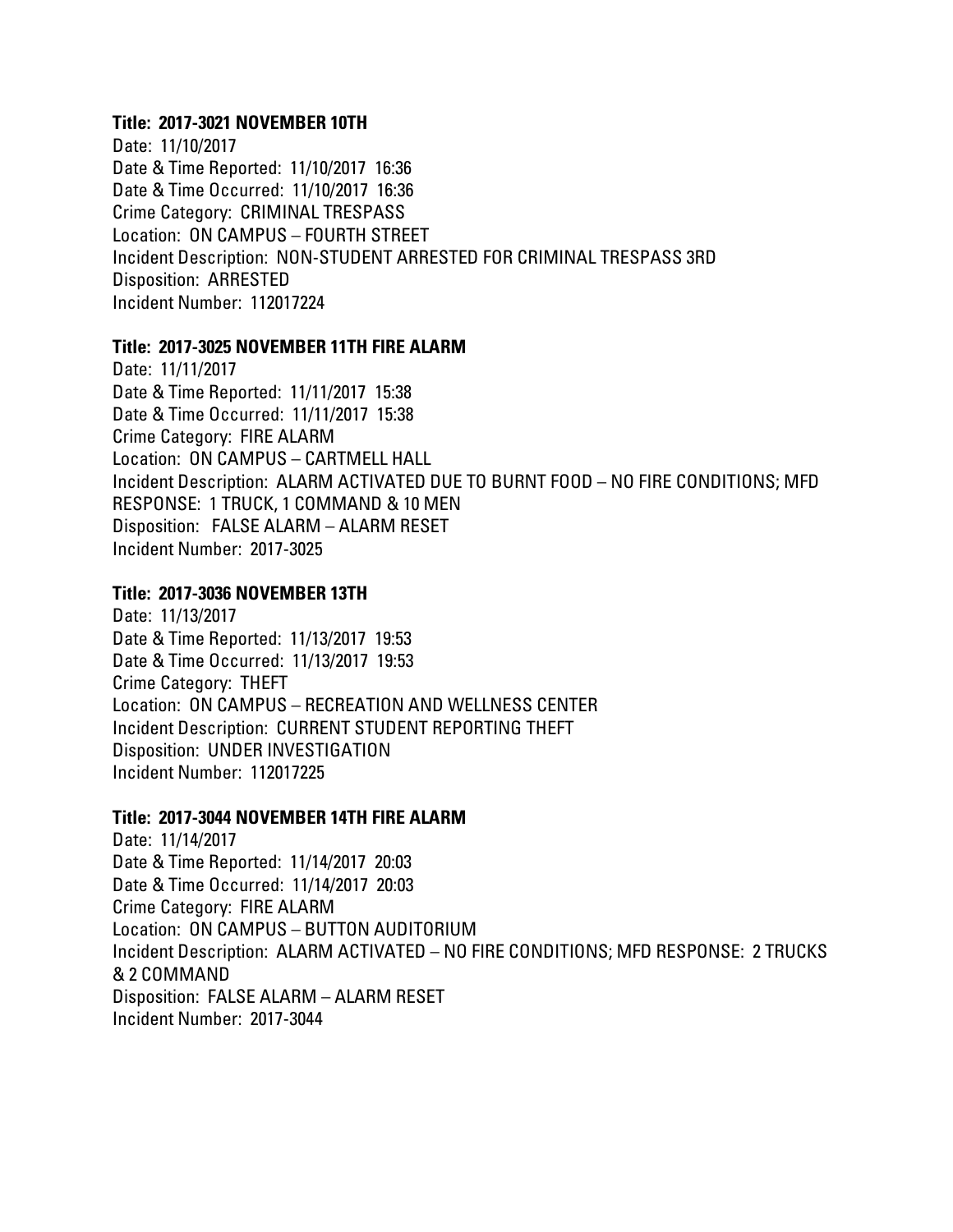#### **Title: 2017-3063 NOVEMBER 16TH FIRE ALARM**

Date: 11/16/2017 Date & Time Reported: 11/16/2017 16:28 Date & Time Occurred: 11/16/2017 16:28 Crime Category: FIRE ALARM Location: ON CAMPUS – CLAYPOOL YOUNG ART BUILDING Incident Description: ALARM ACTIVATED DUE TO BURNED POPCORN – NO FIRE CONDITIONS; MFD RESPONSE: 2 TRUCKS, 1 COMMAND & 6 MEN Disposition: FALSE ALARM – ALARM RESET Incident Number: 2017-3063

# **Title: 2017-3081 NOVEMBER 18TH**

Date: 11/18/2017 Date & Time Reported: 11/18/2017 13:55 Date & Time Occurred: 11/18/2017 13:55 Crime Category: FAILURE TO NOTIFY OWNER Location: ON CAMPUS – PARKING AREA 21 Incident Description: CURRENT STUDENT REPORTING DAMAGE TO UNATTENDED VEHICLE Disposition: UNDER INVESTIGATION Incident Number: 112017226

# **Title: 2017-3088 NOVEMBER 19TH**

Date: 11/19/2017 Date & Time Reported: 11/19/2017 18:31 Date & Time Occurred: 11/19/2017 18:31 Crime Category: ASSAULT 4TH Location: ON CAMPUS – CARTMELL HALL Incident Description: CURRENT STUDENT REPORTING ASSAULT 4TH (NO VISIBLE INJURY) Disposition: UNDER INVESTIGATION Incident Number: 112017227

# **Title: 2017-3094 NOVEMBER 20TH**

Date: 11/20/2017 Date & Time Reported: 11/20/2017 03:56 Date & Time Occurred: 11/20/2017 03:56 Crime Category: SEXUAL ABUSE 1ST Location: ON CAMPUS – ALUMNI TOWER Incident Description: CURRENT STUDENT REPORTING SEXUAL ABUSE 1ST BY KNOWN ACQUAINTANCE Disposition: UNDER INVESTIGATION Incident Number: 112017228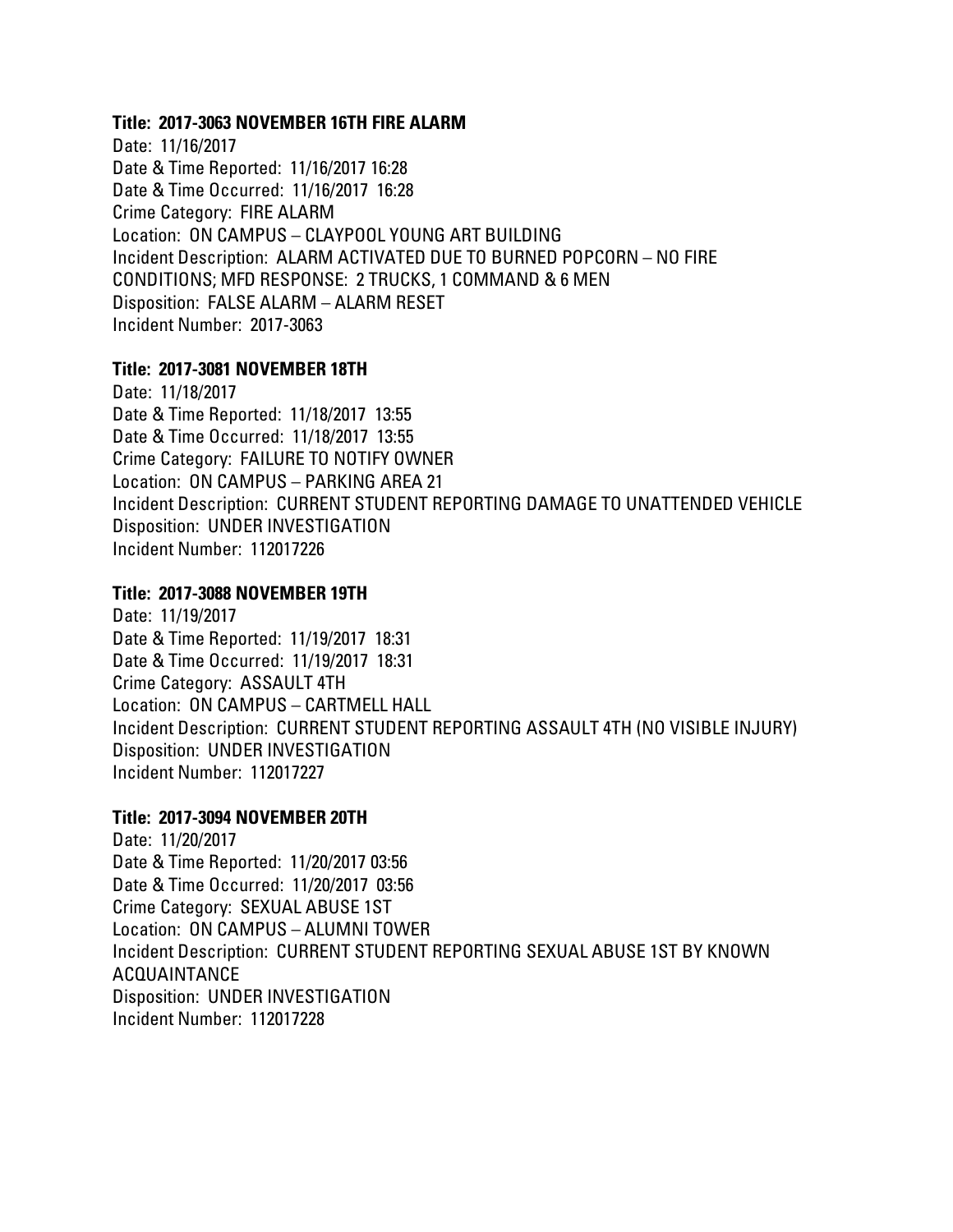#### **Title: 2017-3102 NOVEMBER 20TH**

Date: 11/20/2017 Date & Time Reported: 11/20/2017 19:25 Date & Time Occurred: 11/20/2017 19:25 Crime Category: THEFT Location: ON CAMPUS – US 60 LOT (AREA 18) Incident Description: CURRENT STUDENT REPORTING THEFT Disposition: UNDER INVESTIGATION Incident Number: 112017229

#### **Title: 2017-3128 NOVEMBER 28TH**

Date: 11/28/2017 Date & Time Reported: 11/28/2017 14:10 Date & Time Occurred: 11/28/2017 14:10 Crime Category: FAILURE TO NOTIFY OWNER Location: ON CAMPUS – FIFTH STREET STUDENT LOT Incident Description: CURRENT STUDENT REPORTING DAMAGE TO UNATTENDED VEHICLE Disposition: UNDER INVESTIGATION Incident Number: 112017231

# **Title: 2017-3137 NOVEMBER 29TH**

Date: 11/29/2017 Date & Time Reported: 11/29/2017 01:23 Date & Time Occurred: 11/29/2017 01:23 Crime Category: POSSESSION OF MARIJUANA Location: ON CAMPUS – U.S. 60 LOT (PARKING AREA 18) Incident Description: CURRENT STUDENT CITED FOR POSSESSION OF MARIJUANA & POSSESSION OF DRUG PARAPHERNALIA Disposition: CITED TO APPEAR IN COURT Incident Number: 112017232 **Title: 2017-3142 NOVEMBER 29TH** Date: 11/29/2017 Date & Time Reported: 11/29/2017 09:50 Date & Time Occurred: 11/29/2017 09:50 Crime Category: FAILURE TO NOTIFY OWNER Location: ON CAMPUS – ADUC CONSTRUCTION AREA Incident Description: CURRENT STUDENT REPORTING DAMAGE TO UNATTENDED VEHICLE Disposition: UNDER INVESTIGATION Incident Number: 112017233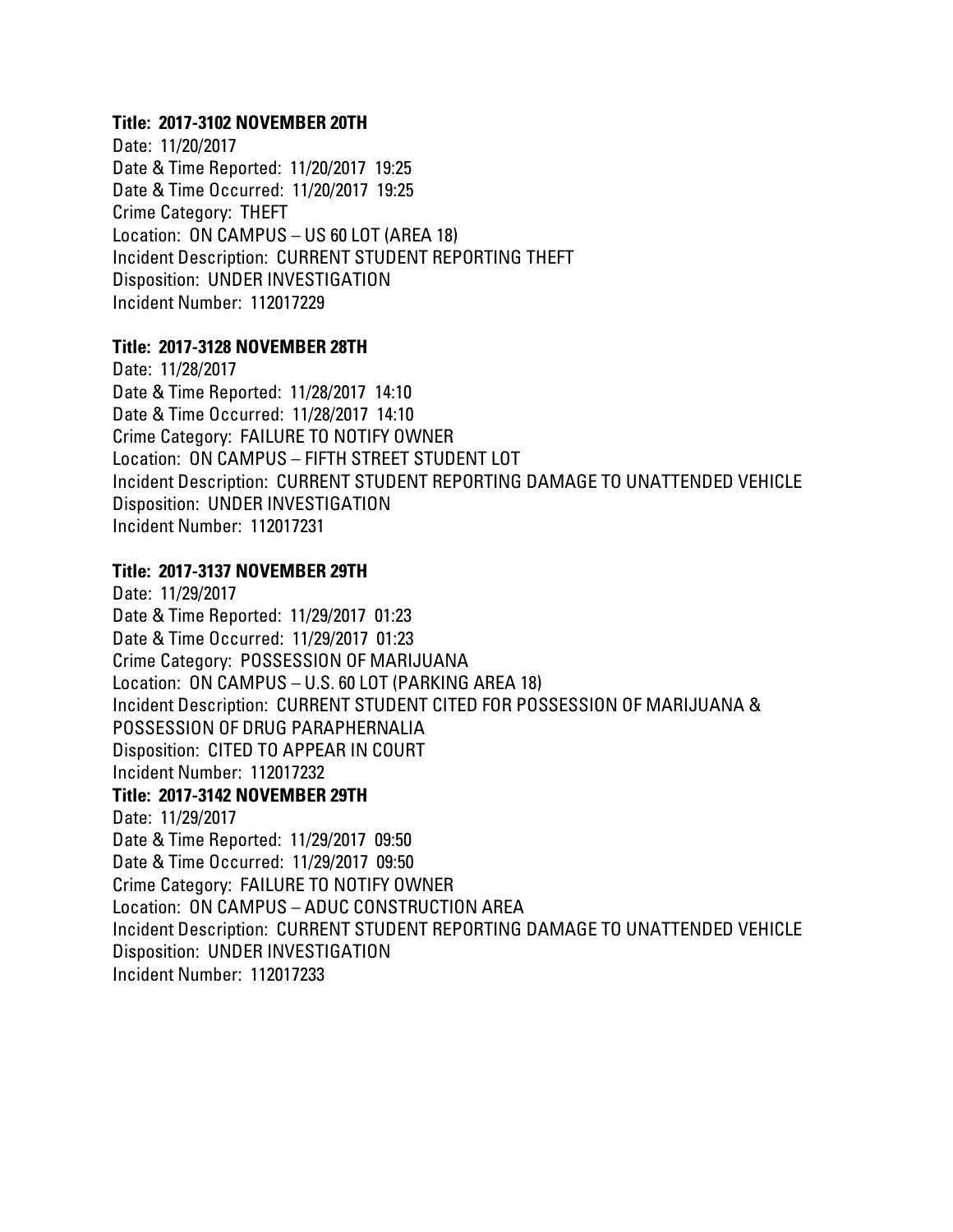### **Title: 2017-3155 NOVEMBER 30TH**

Date: 11/30/2017 Date & Time Reported: 11/30/2017 16:15 Date & Time Occurred: 11/30/2017 16:15 Crime Category: THEFT Location: ON CAMPUS – ANDREWS HALL Incident Description: CURRENT STUDENT REPORTING THEFT OF LOST/MISLAID ITEM Disposition: UNDER INVESTIGATION Incident Number: 112017236

#### **Title: 2017-3158 NOVEMBER 30TH**

Date: 11/30/2017 Date & Time Reported: 11/30/2017 20:05 Date & Time Occurred: 11/30/2017 20:05 Crime Category: CRIMINAL TRESPASS Location: ON CAMPUS – ANDREWS HALL Incident Description: CURRENT STUDENT CITED FOR CRIMINAL TRESPASS 1ST Disposition: CITED TO APPEAR IN COURT Incident Number: 112017237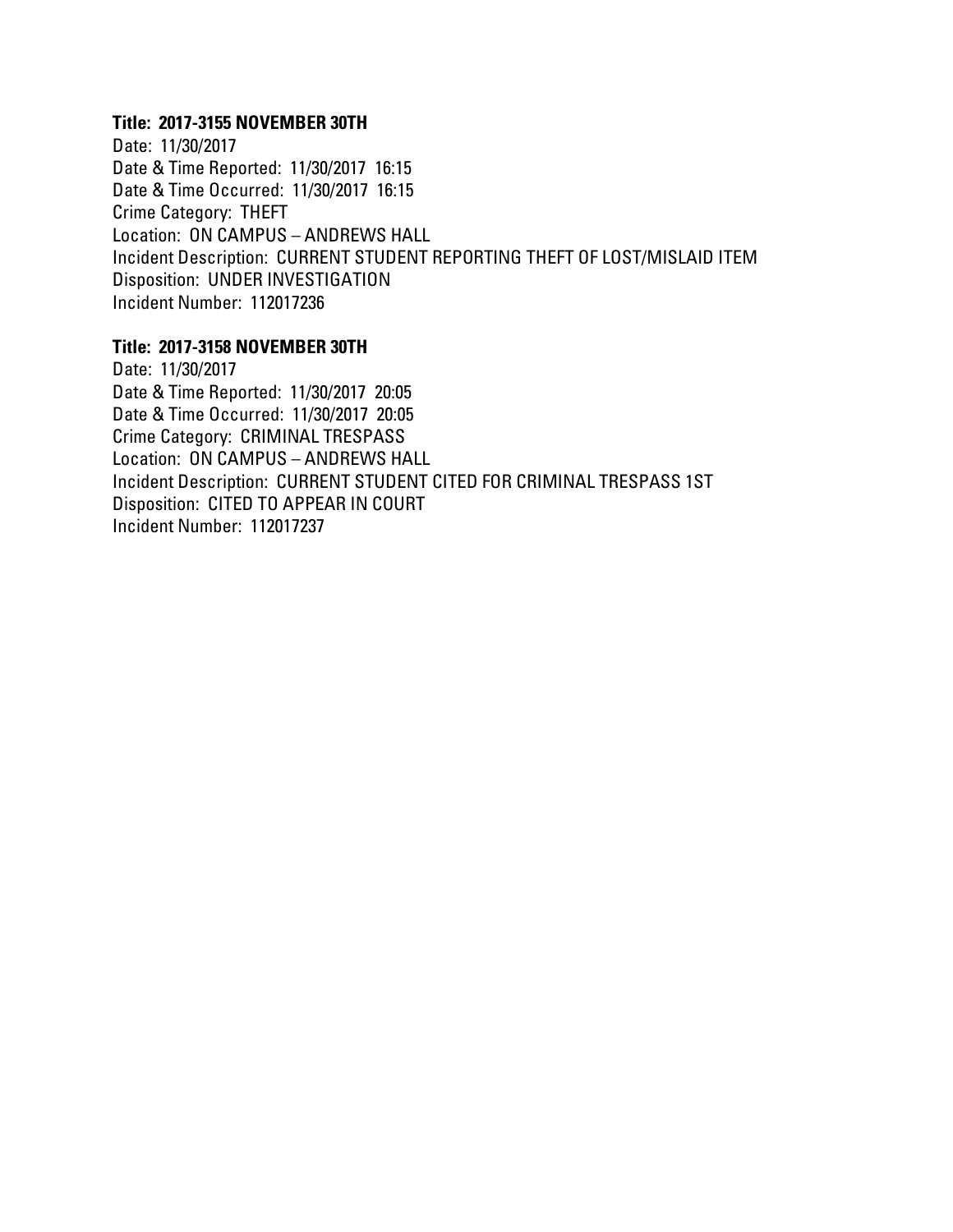# **December 2017**

# **Title: 2017-3165 DECEMBER 1ST**

Date: 12/01/2017 Date & Time Reported: 12/01/2017 15:58 Date & Time Occurred: 12/01/2017 15:58 Crime Category: THEFT Location: ON CAMPUS – BERT COMBS BUILDING Incident Description: CURRENT STUDENT REPORTING THEFT Disposition: UNDER INVESTIGATION Incident Number: 122017239

#### **Title: 2017-3169 DECEMBER 2ND**

Date: 12/02/2017 Date & Time Reported: 12/02/2017 04:16 Date & Time Occurred: 12/02/2017 04:16 Crime Category: HARASSMENT Location: ON CAMPUS – CARTMELL HALL Incident Description: CURRENT STUDENT REPORTING HARASSMENT Disposition: UNDER INVESTIGATION Incident Number: 122017241

# **Title: 2017-3172 DECEMBER 2ND**

Date: 12/02/2017 Date & Time Reported: 12/02/2017 17:01 Date & Time Occurred: 12/02/2017 17:01 Crime Category: POSSESSION OF MARIJUANA Location: ON CAMPUS – EAST MIGNON HALL Incident Description: CURRENT STUDENT CITED FOR POSSESSION OF MARIJUANA Disposition: CITED TO APPEAR IN COURT Incident Number: 122017240

# **Title: 2017-3180 DECEMBER 3RD**

Date: 12/03/2017 Date & Time Reported: 12/03/2017 22:08 Date & Time Occurred: 12/03/2017 22:08 Crime Category: POSSESSION OF MARIJUANA Location: ON CAMPUS – NORMAL HALL Incident Description: CURRENT STUDENT CITED FOR POSSESSION OF MARIJUANA AND POSSESSION OF DRUG PARAPHERNALIA Disposition: CITED TO APPEAR IN COURT Incident Number: 122017242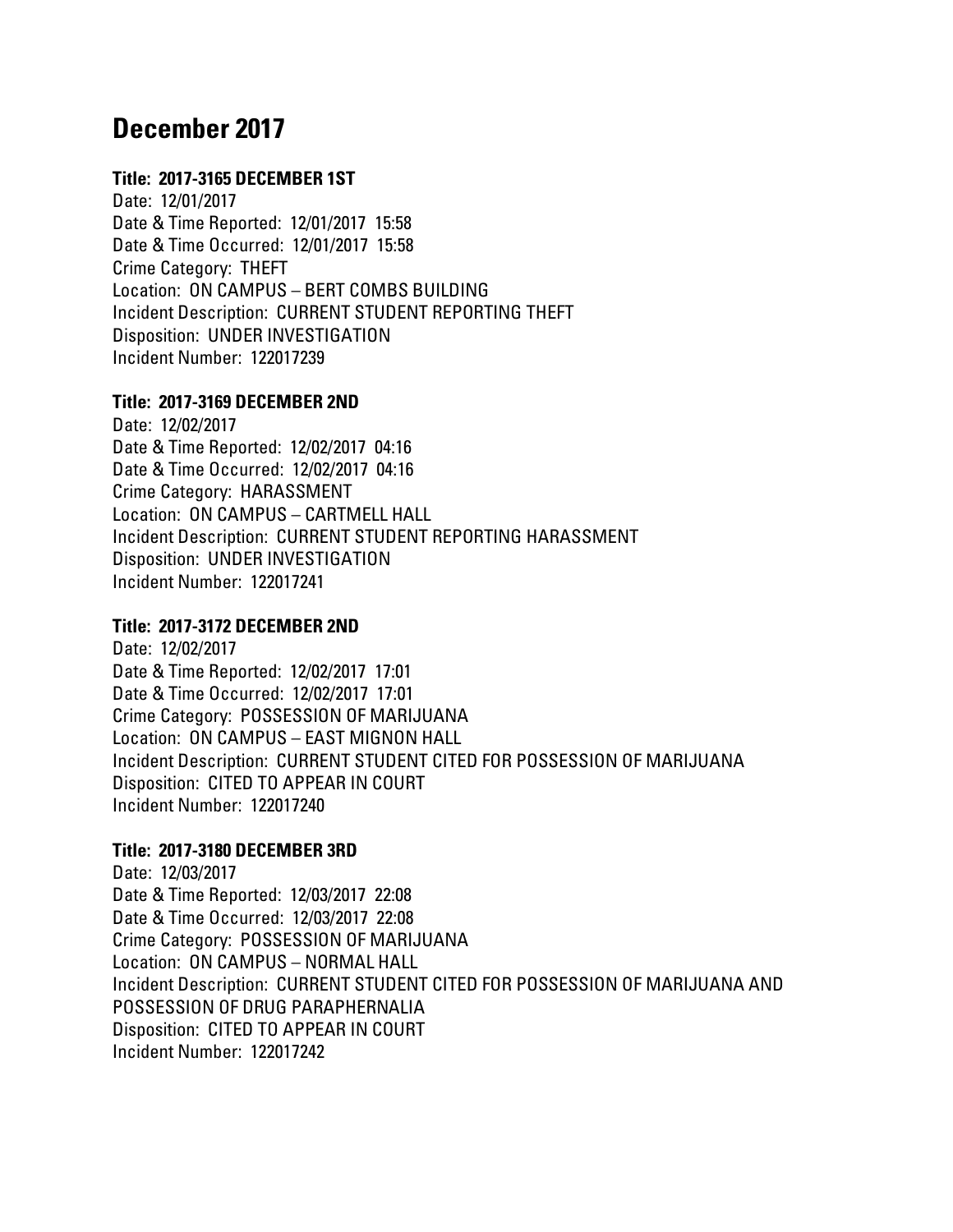### **Title: 2017-3193 DECEMBER 4TH FIRE**

Date: 12/04/2017 Date & Time Reported: 12/04/2017 19:36 Date & Time Occurred: 12/04/2017 19:36 Crime Category: FIRE Location: ON CAMPUS – CARTMELL HALL Incident Description: ALARM ACTIVATED DUE TO SMALL FIRE IN TRASH CAN – NO INJURIES; MFD RESPONSE: 3 TRUCKS, 1 COMMAND & 5 MEN Disposition: FIRE EXTINGUISHER USED TO EXTINGUISH FIRE – CAUSE OF FIRE UNDETERMINED AT THIS TIME Incident Number: 20176317 (KENTUCKY EMERGENCY OPERATION CENTER) & 122017243

#### **Title: 2017-3216 DECEMBER 7TH**

Date: 12/07/2017 Date & Time Reported: 12/07/2017 14:35 Date & Time Occurred: 12/07/2017 14:35 Crime Category: THEFT Location: ON CAMPUS – BRECKINRIDGE HALL Incident Description: CURRENT FACULTY/STAFF MEMBER REPORTING THEFT Disposition: UNDER INVESTIGATION Incident Number: 122017244

#### **Title: 2017-3226 DECEMBER 8TH**

Date: 12/08/2017 Date & Time Reported: 12/08/2017 14:35 Date & Time Occurred: 12/08/2017 14:35 Crime Category: FAILURE TO NOTIFY OWNER OF DAMAGE Location: ON CAMPUS – CARTMELL HALL PARKING LOT Incident Description: CURRENT STUDENT REPORTING DAMAGE TO UNATTENDED VEHICLE Disposition: UNDER INVESTIGATION Incident Number: 122017245

# **Title: 2017-3235 DECEMBER 11TH**

Date: 12/11/2017 Date & Time Reported: 12/11/2017 02:40 Date & Time Occurred: 12/11/2017 02:40 Crime Category: WARRANT Location: ON CAMPUS – UNIVERSITY BOULEVARD Incident Description: CURRENT STUDENT ARRESTED FOR OUTSTANDING WARRANT Disposition: ARRESTED Incident Number: 122017246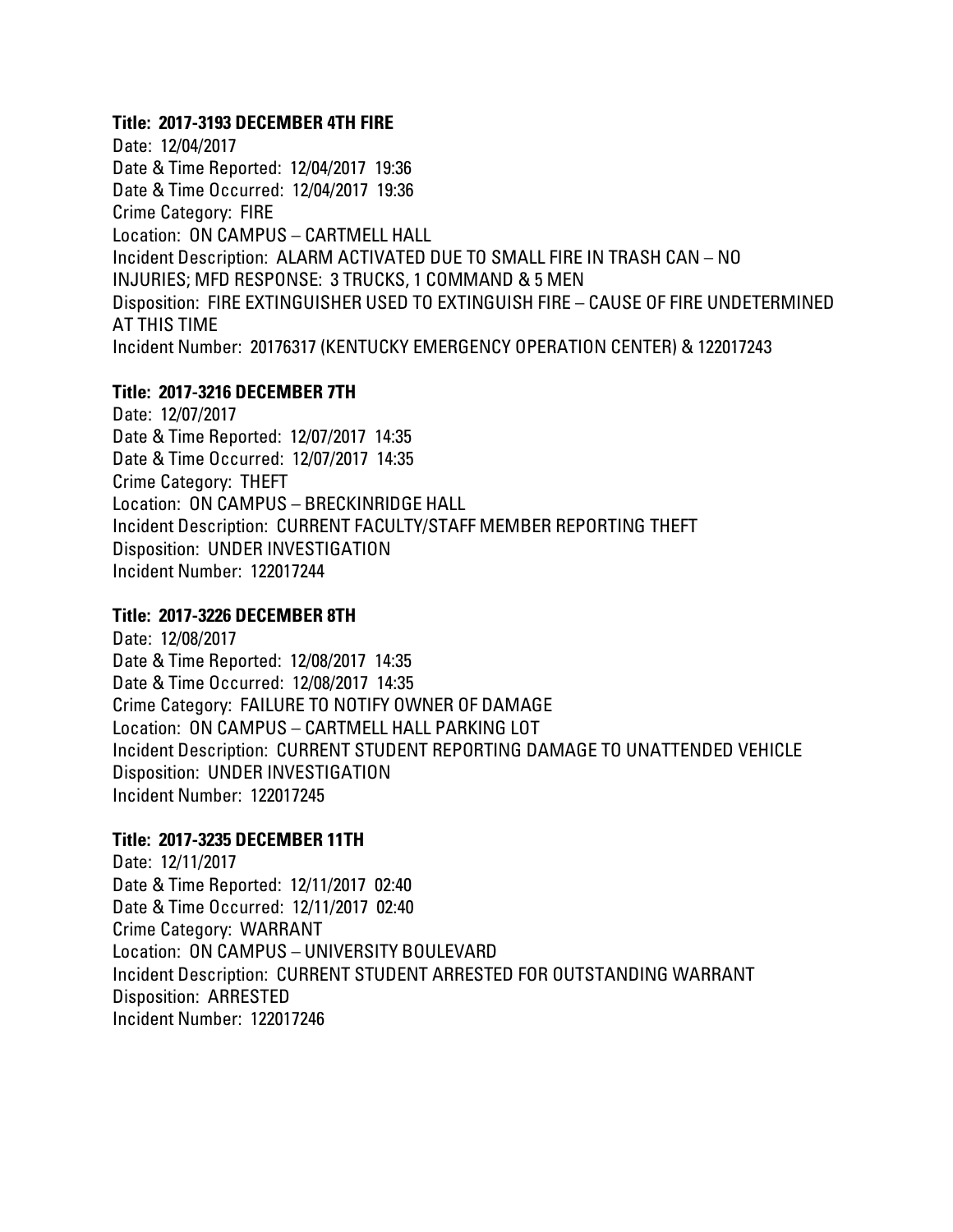# **Title: 2017-3252 DECEMBER 18TH**

Date: 12/18/2017 Date & Time Reported: 12/18/2017 04:15 Date & Time Occurred: 12/18/2017 04:15 Crime Category: WARRANT Location: ON CAMPUS – EDUCATIONAL SERVICES BUILDING Incident Description: NON-STUDENT ARRESTED FOR ACTIVE WARRANT Disposition: ARRESTED Incident Number: 122017247

# **Title: 2017-3253 DECEMBER 18TH**

Date: 12/18/2017 Date & Time Reported: 12/18/2017 07:40 Date & Time Occurred: 12/18/2017 07:40 Crime Category: CRIMINAL MISCHIEF Location: ON CAMPUS – EAST PARKING GARAGE Incident Description: CURRENT FACULTY/STAFF MEMBER REPORTING DAMAGE Disposition: UNDER INVESTIGATION Incident Number: 122017248

# **Title: 2017-3263 DECEMBER 24TH**

Date: 12/24/2017 Date & Time Reported: 12/24/2017 04:01 Date & Time Occurred: 12/24/2017 04:01 Crime Category: CRIMINAL MISCHIEF Location: ON CAMPUS – REED HALL Incident Description: CURRENT FACULTY/STAFF MEMBER REPORTING DAMAGE – FIRE EXTINGUISHERS DISCHARGED Disposition: UNDER INVESTIGATION Incident Number: 122017249

#### **Title: 2017-3263 DECEMBER 24TH FIRE ALARM**

Date: 12/24/2017 Date & Time Reported: 12/24/2017 04:01 Date & Time Occurred: 12/24/2017 04:01 Crime Category: FIRE ALARM Location: ON CAMPUS – REED HALL Incident Description: ALARM ACTIVATED DUE TO DISCHARGED FIRE EXTINGUISHERS Disposition: FALSE ALARM – ALARM RESET Incident Number: 2017-3263